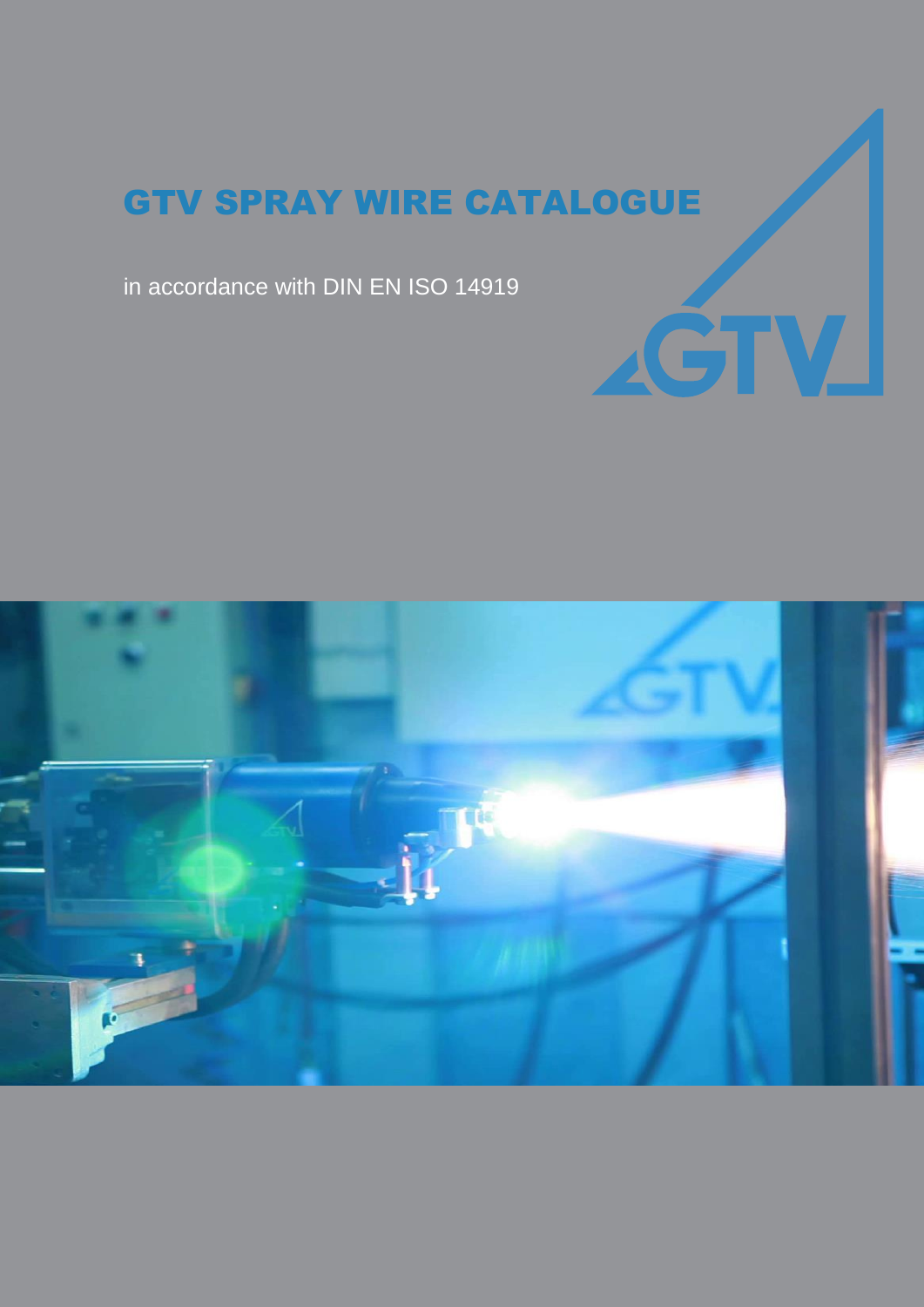### APPLICATION AREAS

- overhaul / repair
- **wear protection**
- corrosion protection
- **bond coats**

The third constituent (behind the second dot) of the GTV article number indicates the wire diameter:

- 1. 2.3 mm
- 2. 1/8", 3.17 mm
- 3. 4 mm
- 4. 3/16", 4.75 mm
- 5. 2.5 mm
- 6. 1/16", 1.6 mm
- 7. 2 mm
- 8. 1 mm
- 9. 3 mm

### GTV Verschleißschutz GmbH

Gewerbegebiet "Vor der Neuwiese" D-57629 Luckenbach

| http://www.gtv-mbh.de |
|-----------------------|
| office@gtv-mbh.de     |
| 02662-9576-0          |
| 02662-9576-30         |
|                       |

GTV spray wire catalogue page 2 of 10

\*The values presented in this chart are approximate values from reference analyses Specified wires represent a selection only. We ask for your detailed inquiry.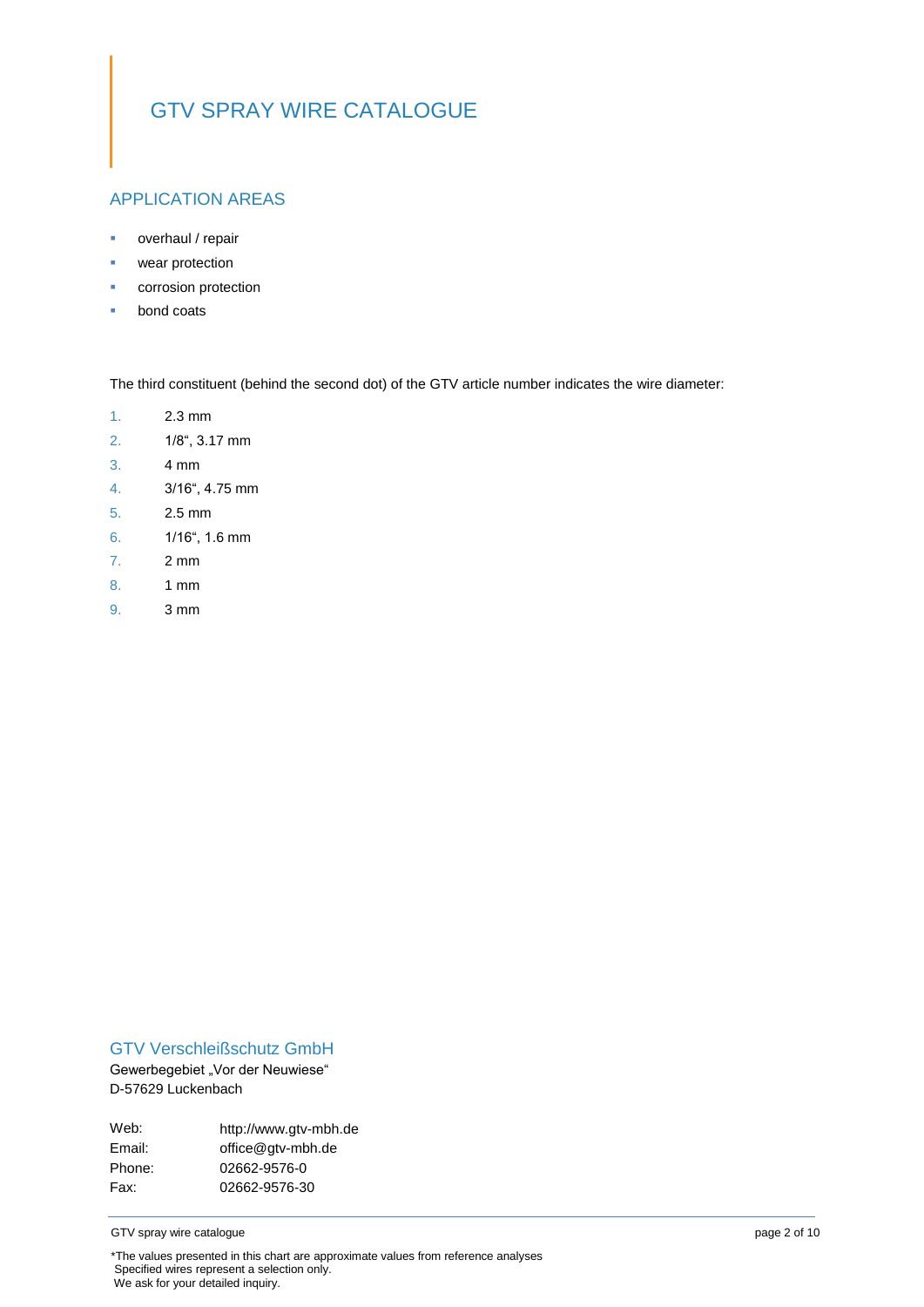# TABLE OF CONTENTS

<sup>\*</sup>The values presented in this chart are approximate values from reference analyses Specified wires represent a selection only. We ask for your detailed inquiry.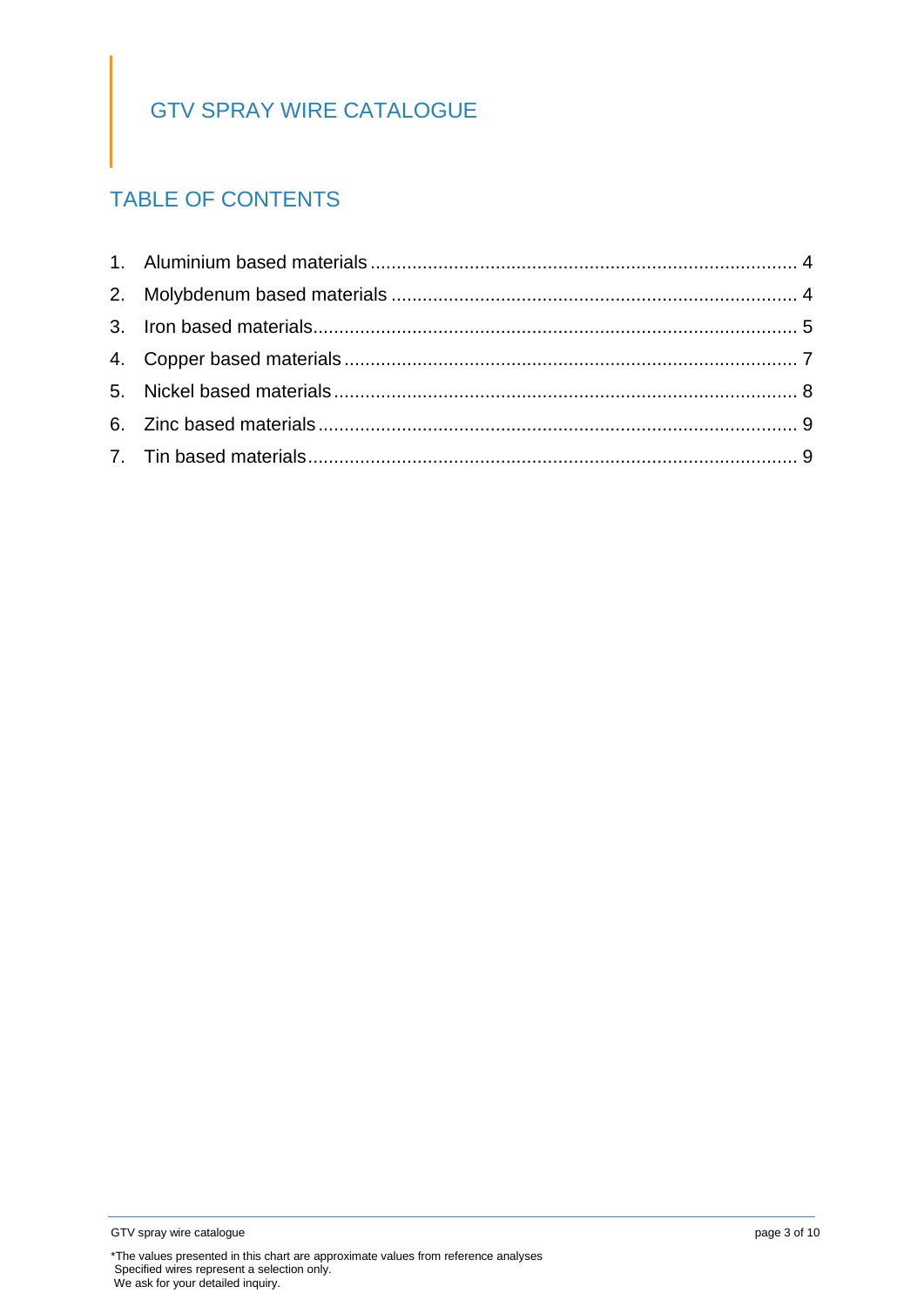## <span id="page-3-0"></span>1. ALUMINIUM BASED MATERIALS

| GTV article no. | <b>Description</b>      |    |                          |
|-----------------|-------------------------|----|--------------------------|
| 50.11.          | aluminium 95%           | 99 | $\overline{\phantom{0}}$ |
| 50.28.          | aluminium silicon 88/12 | 88 |                          |

### Characteristics / Application areas

#### **50.11.**

- **repair of aluminium and magnesium based alloys**
- corrosion protection application from pH 5 8.3
- applicable for temperatures up to approx. 500 °C
- hardness: 25 30 HB

#### **50.28.**

- repair of aluminium and magnesium based alloys
- corrosion protection application from pH 5 8.3
- hardness: 35 40 HB

# <span id="page-3-1"></span>2. MOLYBDENUM BASED MATERIALS

| GTV article no. | Description <sup>1</sup> | Mo    |
|-----------------|--------------------------|-------|
| 50.07.          | molybdenum               | >99.5 |

### Characteristics / Application areas

#### **50.07.**

- **high resistance to all wear mechanisms, especially** adhesive wear, with excellent sliding properties
- self-bonding due to high particle temperature and chemical reactivity
- coating hardness: 60 HRC
- applicable for temperatures up to approx. 320 °C
- not oxidation-resistant in air

GTV spray wire catalogue **page 4 of 10** and the page 4 of 10

<sup>\*</sup>The values presented in this chart are approximate values from reference analyses Specified wires represent a selection only. We ask for your detailed inquiry.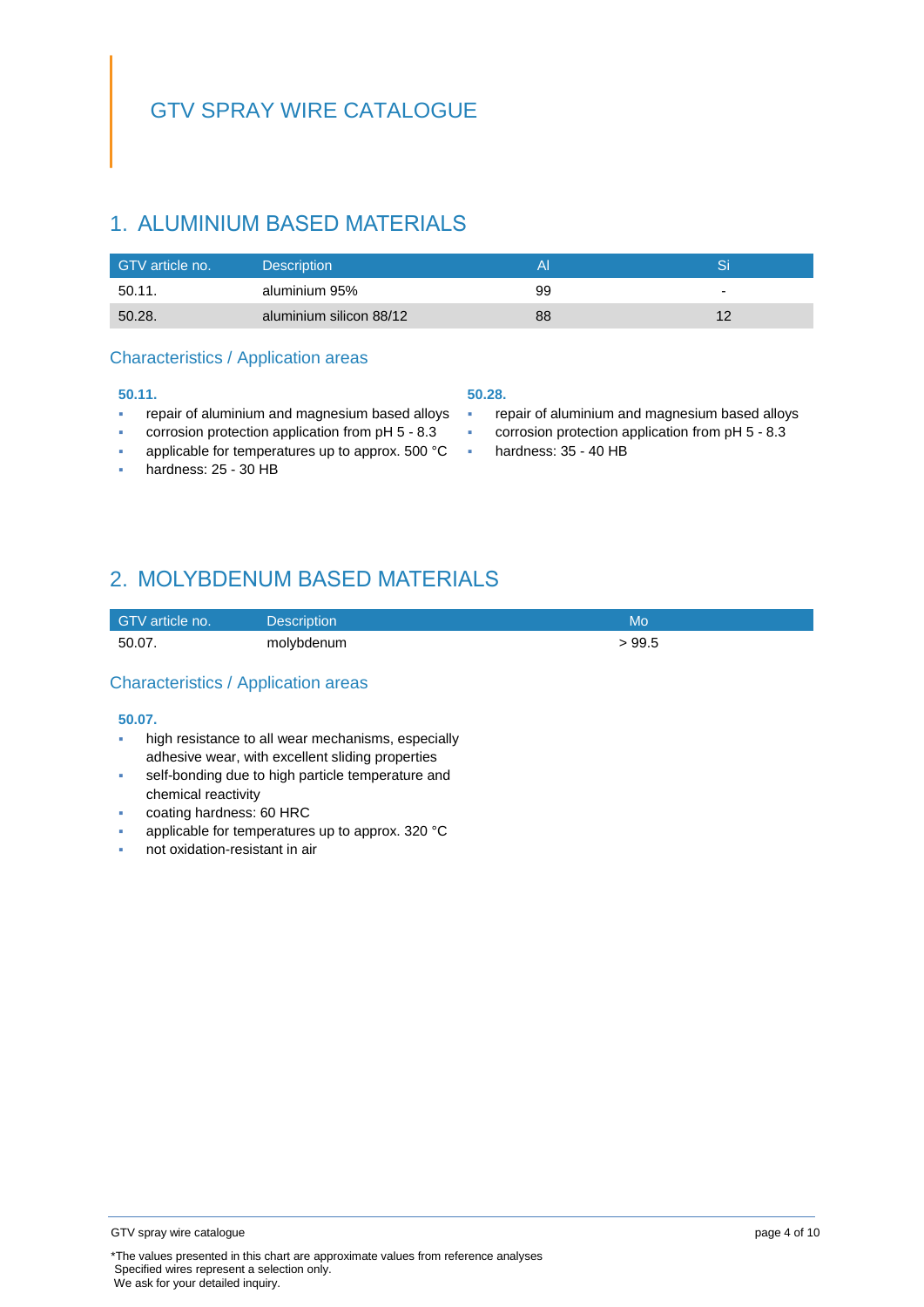### <span id="page-4-0"></span>3. IRON BASED MATERIALS

| GTV article no. | <b>Description</b>  | С    | Mn  | Si                       | Cr                       | Mo  | Fe      |
|-----------------|---------------------|------|-----|--------------------------|--------------------------|-----|---------|
| 50.30.          | $0.01\%$ C-steel    | 0.01 | 2   |                          | $\overline{\phantom{a}}$ |     | balance |
| 50.18.          | $0.1\%$ C-steel     | 0.1  | 0.5 | $\overline{\phantom{a}}$ | $\overline{\phantom{a}}$ | ۰.  | balance |
| 50.32.          | 0.3 % C-steel CrMo4 | 0.3  | 0.8 | 0.2                      |                          | 0.2 | balance |
| 50.17.          | $0.4\%$ C-steel     | 0.4  | 0.5 | 0.2                      | $\overline{\phantom{a}}$ |     | balance |
| 50.13.          | $0.8\%$ C-steel     | 0.8  | 0.5 | 0.2                      | $\overline{\phantom{a}}$ | ۰   | balance |
| 50.14.          | 1.0 % C-steel       | 1.0  | 0.3 | 0.3                      | 1.5                      | -   | balance |

### Characteristics / Application areas

#### **50.30.**

- **n** machinable steel for repair and build-up
- **hardness: 20 HRC**

#### **50.32.**

- machinable steel for repair and build-up
- engine block repair, internal coating of cylinders
- hardness: 35 40 HRC

#### **50.13.**

- machinable steel for repair and build-up
- engine block repair, internal coating of cylinders
- hardness: 50 HRC

#### **50.18.**

- **machinable steel for repair and build-up**
- **hardness: 30 HRC**

#### **50.17**

- **machinable steel for repair and build-up**
- **hardness: 40 HRC**

#### **50.14.**

- grindable steel for repair and build-up
- hardness: 62 HRC

\*The values presented in this chart are approximate values from reference analyses Specified wires represent a selection only. We ask for your detailed inquiry.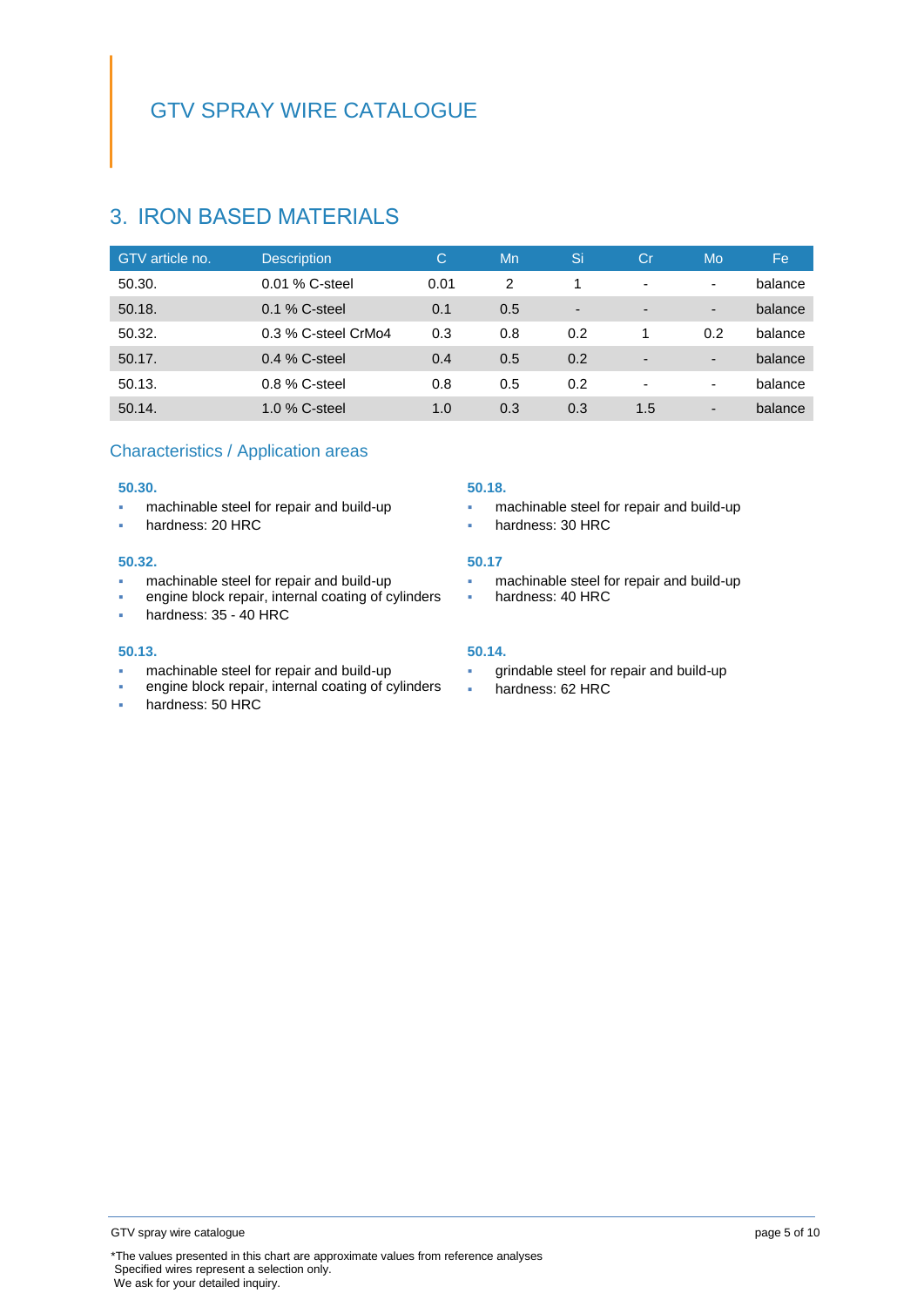| GTV article no. | <b>Description</b>   | С                        | Mn                       | 'Si | Сr           | Mo                       | Ni                       | $\mathsf{A}$             | Fe.     |
|-----------------|----------------------|--------------------------|--------------------------|-----|--------------|--------------------------|--------------------------|--------------------------|---------|
| 50.02.          | 13 % Cr-steel        | ٠                        | 0.5                      | 0.3 | 12.5         | $\overline{\phantom{a}}$ |                          | $\overline{\phantom{0}}$ | balance |
| 50.62.          | 17 % Cr-steel        | $\overline{\phantom{a}}$ | < 1                      | 0.5 | $15 -$<br>17 | 1                        | $\overline{\phantom{0}}$ | $\overline{\phantom{0}}$ | balance |
| 50.05.          | $18/8$ -steel        | $\blacksquare$           |                          | 0.8 | 18.5         | $\overline{\phantom{a}}$ | 8                        | ٠                        | balance |
| 50.01.          | 20/10-steel          | $\overline{\phantom{a}}$ | 1.7                      | 0.5 | 20           | $\overline{\phantom{a}}$ | 10                       | $\overline{\phantom{0}}$ | balance |
| 50.04.          | CrNiMoMn-steel       | $\overline{\phantom{a}}$ | 1.7                      | 0.9 | 18.5         | 2.6                      | 12.2                     | ٠                        | balance |
| 50.67.          | FeCrAl-steel "AICro" | $\overline{\phantom{0}}$ | $\overline{\phantom{0}}$ | ۰   | 20           |                          |                          | 5                        | balance |

### Characteristics / Application areas

#### **50.02.**

- **machinable steel for repair and build-up**
- hardness: 52 HRC
- oxidation-resistant

#### **50.05.**

- machinable austenitic steel for repair and buildup
- high corrosion resistance in various media
- hardness: 30 35 HRC

#### **50.04.**

- machinable austenitic steel for repair and buildup
- high corrosion resistance in various media
- hardness: 32 HRC

#### **50.62.**

- **machinable steel for repair and build-up**
- hardness: 55 HRC
- oxidation-resistant

#### **50.01.**

- machinable austenitic steel for repair and build-up
- high corrosion resistance in various media
- **hardness: 35 HRC**

#### **50.67.**

- corrosion protection of boiler- and exhaust pipes
- particularly suitable in sulphurous environment
- applicable for temperatures up to approx. 500 °C

GTV spray wire catalogue **page 6 of 10** of 10

<sup>\*</sup>The values presented in this chart are approximate values from reference analyses Specified wires represent a selection only. We ask for your detailed inquiry.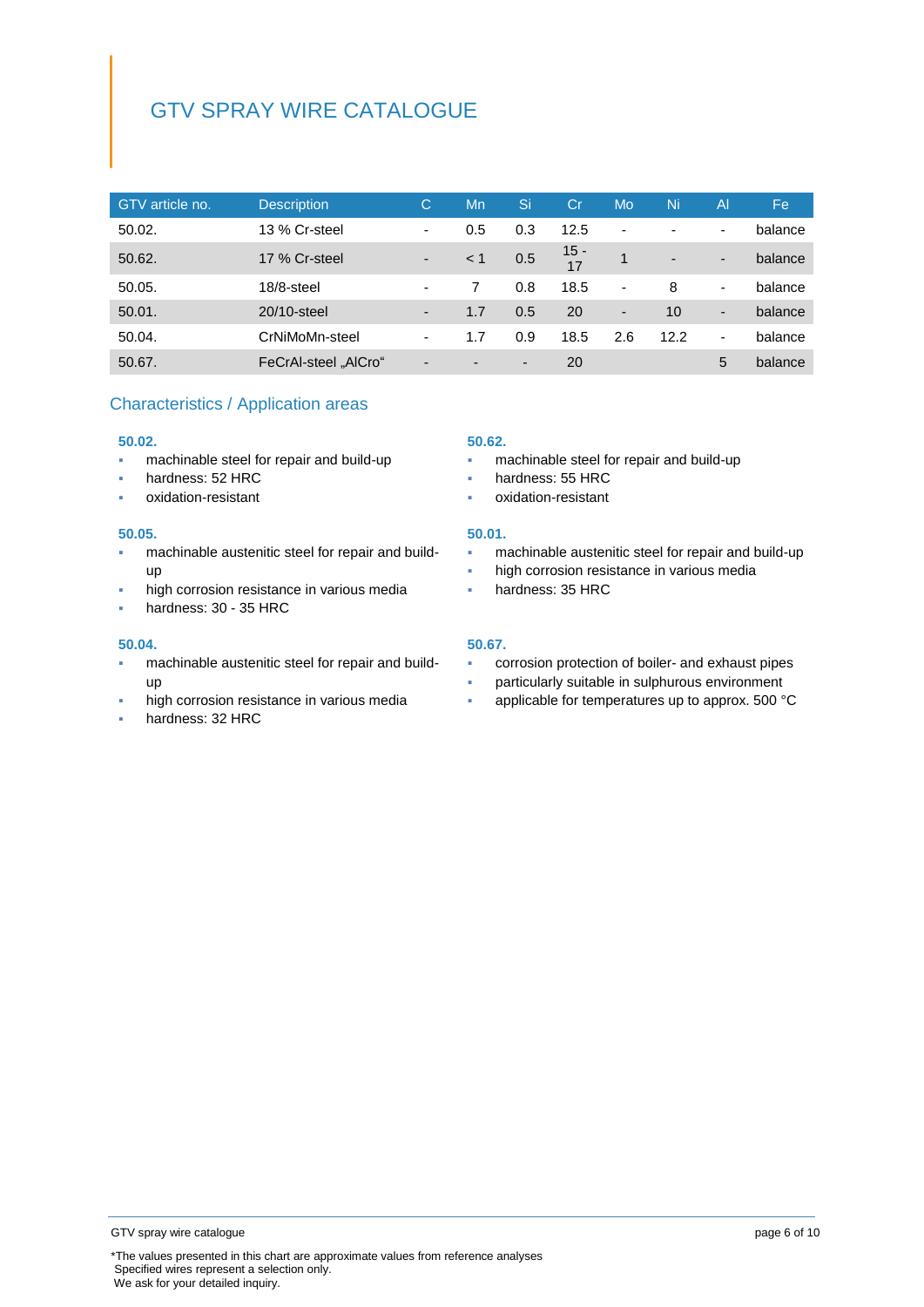# <span id="page-6-0"></span>4. COPPER BASED MATERIALS

| GTV article no. | <b>Description</b>    | $\overline{A}$           | Mn                       | Sn                       | Zn                       | Fe  | Cu      |
|-----------------|-----------------------|--------------------------|--------------------------|--------------------------|--------------------------|-----|---------|
| 50.12.          | copper 99%            | ۰                        | ۰                        | ٠                        | $\overline{\phantom{a}}$ | ۰   | >99.8   |
| 50.06.          | Fe aluminium-bronze   | 9,5                      | $\overline{\phantom{a}}$ | $\overline{\phantom{0}}$ |                          | 1,5 | balance |
| 51.06.          | aluminium-bronze 94/6 | 7.7                      | 0.22                     | ۰                        | ٠                        | ۰   | balance |
| 50.15.          | CuSn 94/6             | ٠                        | $\overline{\phantom{a}}$ | $6 - 7$                  | $\overline{\phantom{a}}$ | -   | balance |
| 50.16.          | CuSn 88/12            | $\overline{\phantom{0}}$ | $\overline{\phantom{a}}$ | $11 - 12$                | $\blacksquare$           | ۰   | balance |
| 50.22.          | CuZn 60/40            | $\overline{\phantom{0}}$ | $\overline{\phantom{0}}$ | $\overline{\phantom{a}}$ | 37                       | -   | balance |

### Characteristics / Application areas

#### **50.12.**

- high electrical and thermal conductivity
- repair of parts made of copper based alloys
- hardness: 35 40 HB

#### **50.06.**

- bearing material featuring excellent gliding and dry-running operation properties
- repair of parts made of copper based alloys
- hardness: 100 HB
- applicable for temperatures up to approx. 230 °C

#### **50.15.**

- bearing material featuring excellent gliding and dry-running operation properties
- repair of parts made of copper based alloys
- hardness: 195 225 HV
- applicable for temperatures up to approx. 230 °C

#### **50.22.**

- bearing material featuring excellent gliding and dry-running operation properties
- repair of parts made of copper based alloys
- decorative applications
- coating hardness: 70 80 HB

#### **51.06.**

- bearing material featuring excellent gliding and dry-running operation properties
- repair of parts made of copper based alloys
- hardness: 90 HB
- applicable for temperatures up to approx. 230 °C

#### **50.16.**

- bearing material featuring excellent gliding and dry-running operation properties
- repair of parts made of copper based alloys
- hardness: 245 270 HV
- applicable for temperatures up to approx. 230 °C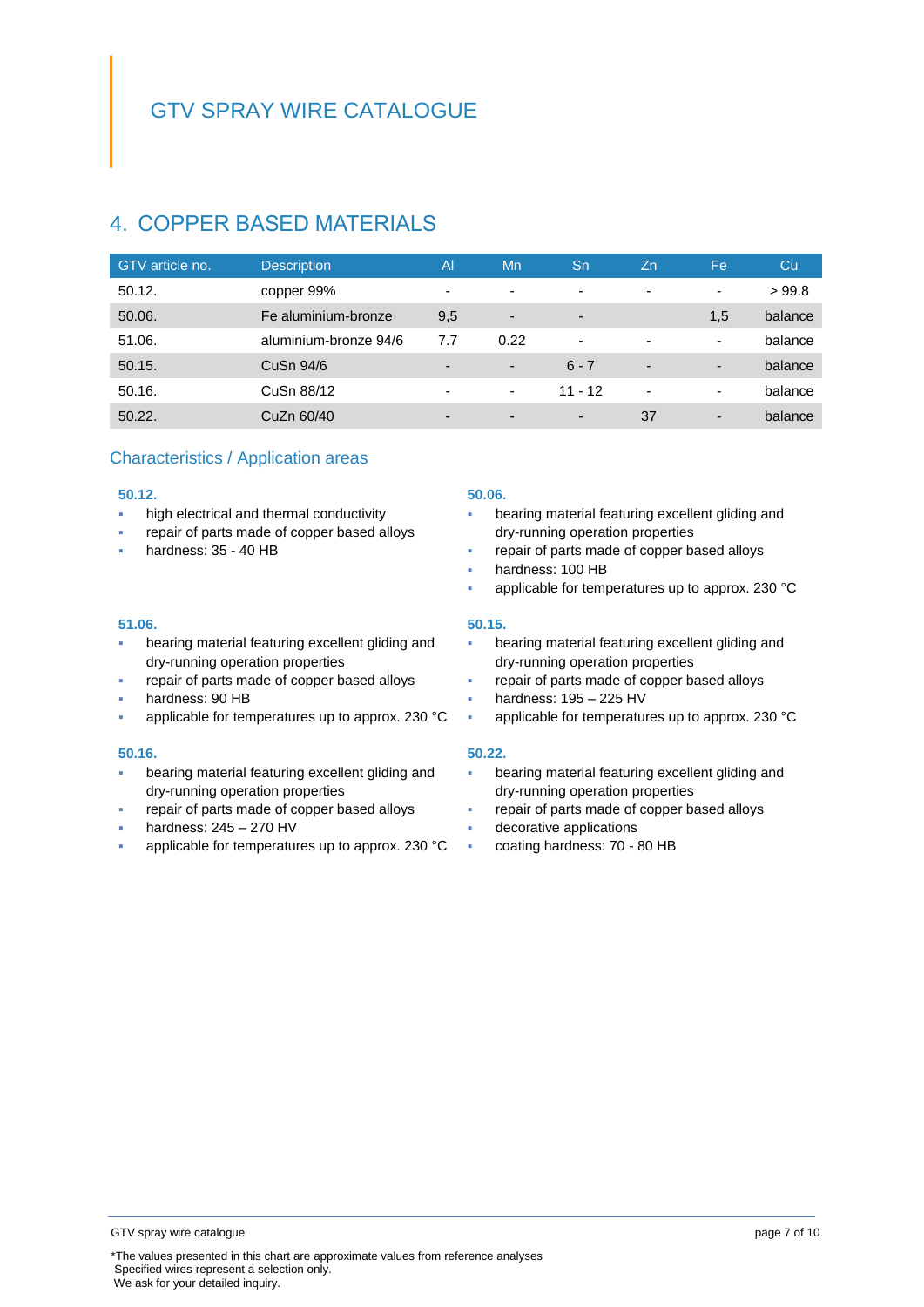# <span id="page-7-0"></span>5. NICKEL BASED MATERIALS

| GTV article no. | <b>Description</b>               | $\overline{A}$           | Fe                       | Mn                       | 'Si                      | Ti                       | Cu                       | Cr                       | Ni      |
|-----------------|----------------------------------|--------------------------|--------------------------|--------------------------|--------------------------|--------------------------|--------------------------|--------------------------|---------|
| 50.08.          | nickel                           | $\overline{\phantom{0}}$ | $\overline{\phantom{0}}$ | $\overline{\phantom{a}}$ | ۰                        | ٠                        | $\overline{\phantom{0}}$ | ۰.                       | >99     |
| 50.00.6         | Ni/Al 95/5                       | 4.7                      | ٠                        | 0.15                     | $\overline{\phantom{a}}$ | $\overline{\phantom{0}}$ | $\overline{\phantom{0}}$ | ٠                        | balance |
| 52.00.2         | Ni/AI 80/20<br>welted cored wire | 20                       | $\blacksquare$           | $\overline{\phantom{0}}$ | ۰                        | $\overline{\phantom{0}}$ | $\overline{\phantom{0}}$ | ٠                        | balance |
| 51.00.          | Ni/Ti 96/4                       | $\overline{\phantom{0}}$ | $\blacksquare$           | 0.4                      | 0.3                      | 3.5                      | $\overline{\phantom{0}}$ | $\overline{\phantom{a}}$ | balance |
| 50.21.          | Ni/Cu 65/35                      | ۰                        | 1.5                      | 0.1                      | ٠                        | ٠                        | $33 - 35$                | ٠                        | balance |
| 50.20.          | Ni/Cr 80/20                      | $\overline{\phantom{0}}$ | $\overline{\phantom{0}}$ | $\overline{\phantom{a}}$ | $\overline{\phantom{0}}$ | $\overline{\phantom{0}}$ | $\overline{\phantom{a}}$ | 20                       | balance |
| 50.03.          | Ni/Fe/Cr 60/25/15                | ۰                        | 25                       | ٠                        | ۰                        | $\overline{\phantom{0}}$ | $\overline{\phantom{a}}$ | 15                       | balance |

### Characteristics / Application areas

#### **50.08.**

- machinable material for repair and build-up of nickel and nickel based alloys
- high temperature oxidation resistant and corrosion resistant in many media
- hardness: 55 60 HB

#### **52.00.2**

- machinable material for repair and build-up
- high resistance to all wear mechanisms
- high toughness and impact resistance
- corrosion resistant in many media
- "self-bonding" due to chemical reactivity of the components
- hardness: 225 HB
- applicable for temperatures up to approx. 700 °C

#### **50.21.**

- machinable material for repair and build-up
- hardness: 50 HB
- applicable up to approx. 550 °C (oxidising atmosphere), up to approx. 600 °C (reducing atmosphere)

#### **50.03.**

- excellent bond coat material
- machinable material for repair and build-up
- high hot gas corrosion and oxidation resistance
- high corrosion resistance in various media
- hardness: 90 HB

#### **50.00.6**

- excellent bonding agent
- machinable material for repair and build-up
- repair of components made of nickel based alloys
- hardness: 70 HB
- applicable for temperatures up to approx. 800 °C

#### **51.00.**

- excellent bonding agent
- machinable material for repair and build-up
- repair of components made of nickel based alloys
- hardness: 75 85 HB
- applicable for temperatures up to approx. 800 °C

#### **50.20.**

- excellent bond coat material
- machinable material for repair and build-up
- high hot gas corrosion and oxidation resistance
- high corrosion resistance in various media
- hardness: 85 95 HB
- applicable for temperature up to approx. 980 °C

GTV spray wire catalogue **page 8 of 10** and the spread of the page 8 of 10

<sup>\*</sup>The values presented in this chart are approximate values from reference analyses Specified wires represent a selection only. We ask for your detailed inquiry.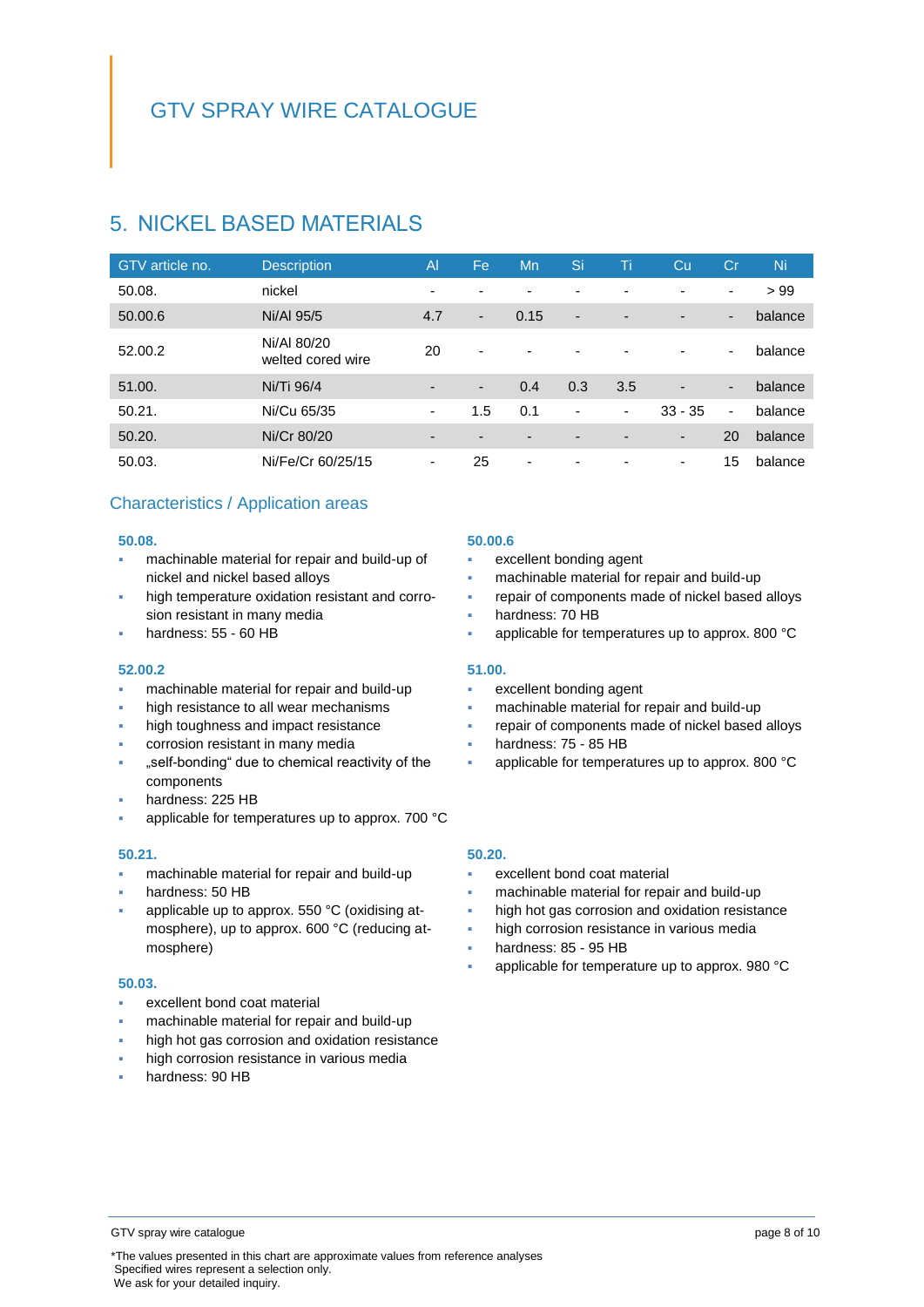# <span id="page-8-0"></span>6. ZINC BASED MATERIALS

| GTV article no. | <b>Description</b>       | Al                       |         |
|-----------------|--------------------------|--------------------------|---------|
| 50.10.          | zinc 99%                 | $\overline{\phantom{0}}$ | >99.99  |
| 50.19.          | zinc / aluminium $85/15$ | 15                       | balance |

### Characteristics / Application areas

#### **50.10.**

- **COLO EXECUTE:** corrosion protection application from pH 7 12.5
- excellent bond coat material for polymers
- **applicable for temperatures up to approx. 60 °C**

#### **50.19.**

- **COLO EXECTED EXECTED FROM PH 5 7**
- applicable for temperatures up to approx. 60 °C

<span id="page-8-1"></span>7. TIN BASED MATERIALS

| GTV article no. | <b>Description</b>     | Sb             | Cυ      | 'Pb                      | Sn      |
|-----------------|------------------------|----------------|---------|--------------------------|---------|
| 50.70.          | tin 99%                | ٠              | ۰       | ۰                        | > 99    |
| 50.09.          | tin-antimony (babbitt) | 7.3            | 3.3     | 0.3                      | balance |
| 50.69.          | tin/copper 97/3        | $\blacksquare$ | $3 - 4$ | $\overline{\phantom{0}}$ | balance |

### Characteristics / Application areas

#### **50.70.**

**bearing material featuring excellent gliding and** dry-running operation properties

#### **50.69.**

- repair material e.g. for antiques or cast metal
- solderable

#### **50.09.**

 bearing material featuring excellent gliding and dry-running operation properties

<sup>\*</sup>The values presented in this chart are approximate values from reference analyses Specified wires represent a selection only. We ask for your detailed inquiry.